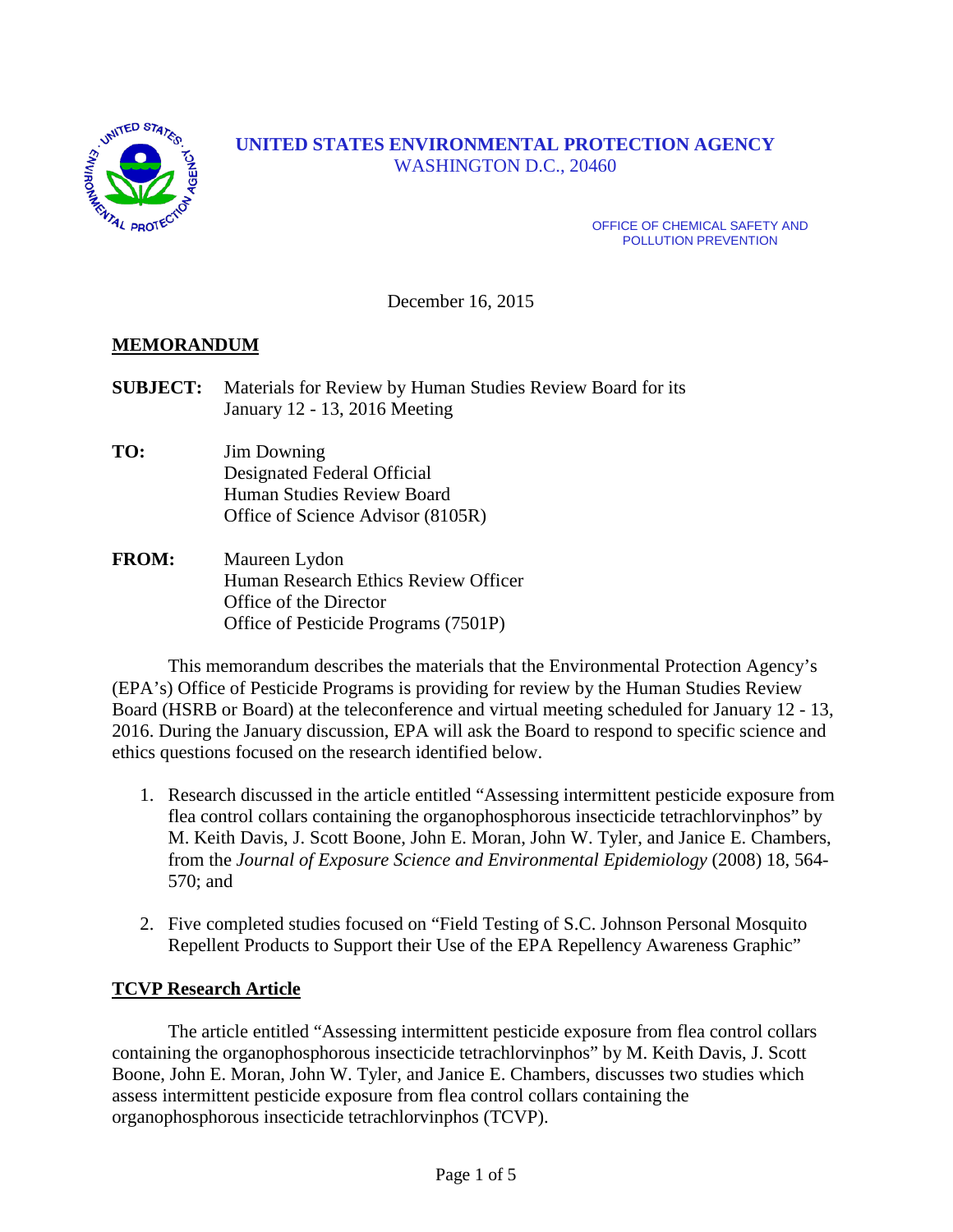As described in the article, "Because TCVP has been used in flea collars, the amount of exposure to TCVP that could occur in children and adults from the use of a TCVP-containing collar on a pet dog was assessed. A long study (about 4 months) was conducted first to determine the time course of transferable residue peak and dissipation as assessed by transferable residues of TCVP from the fur of dogs to white cotton gloves used to rub the dogs." Study 1, conducted in 1998, included dog plasma cholinesterase measurements as well. "This was followed by a shorter study conducted over 3 weeks to include human biomonitoring of the TCVP metabolite 2,4,5-trichloromandelic acid (TCMA) in urine of children and adults. TCVP residues transferred to tee shirts worn by children by contact with the dog were also quantified to determine whether tee shirts might serve as a surrogate of exposure." As with the first study, study 2, conducted in 2002, also assessed transferable residues of TCVP from the fur of dogs to white cotton gloves used to rub the dogs. In summary, four types of data were collected addressing: 1) transferable residues of TCVP from the fur of dogs to white cotton gloves: 2) TCVP residues on tee shirts worn by children; 3) the levels of the metabolite TCMA in urine from children and adults; and 4) dog plasma cholinesterase activity

Studies 1 and 2 are systematic investigations designed to develop or contribute to generalizable knowledge and so meet the regulatory definition of *research.* Through collection of urine and tee shirt samples, study 2 obtained data about individuals and so meets the regulatory definition of *human subject research.* Although the families involved in the studies already used flea collars, the researchers bought and provided specific flea collars to the participating families and asked that their dogs wear the flea collars during the studies. As a result, the research constitutes intentional exposure.

EPA's Office of Pesticide Programs (OPP) wants to rely only on one sub-set of the data generated from this research, specifically the data on transferable residues of TCVP from the fur of dogs to white cotton gloves used to rub the dogs. The generation of this data did not involve children. However, the data was collected as part of broader research which involved children as study participants when they wore tee shirts and provided urine samples. As a result, specific federal regulations come into play before EPA can potentially rely on the TCVP glove residue data.

40 CFR Subpart Q, §26.1703, prohibits EPA from relying on data from any research subject to this subpart involving intentional exposure of any human subject who is a pregnant woman (and therefore her fetus), a nursing woman, **or a child**. §26.1706 provides an exception. Under 40 CFR §26.1706, EPA can only rely on this research if it is crucial to making a decision to impose a more stringent regulatory restriction than could be justified without the data. If EPA's Office of Pesticide Programs (OPP) decides to rely on the TCVP glove residue data, under 40 CFR §26.1706, OPP must first complete three required steps. EPA must obtain the views of the Human Studies Review Board, provide an opportunity for public comment, and publish a full explanation of its decision to rely on the data, including a thorough discussion of the ethical deficiencies of the underlying research and the full rationale for finding that EPA met the standard in 40 CFR §26.1706 (c) (i.e., that the research is essential to a more stringent regulatory action to improve protection of public health).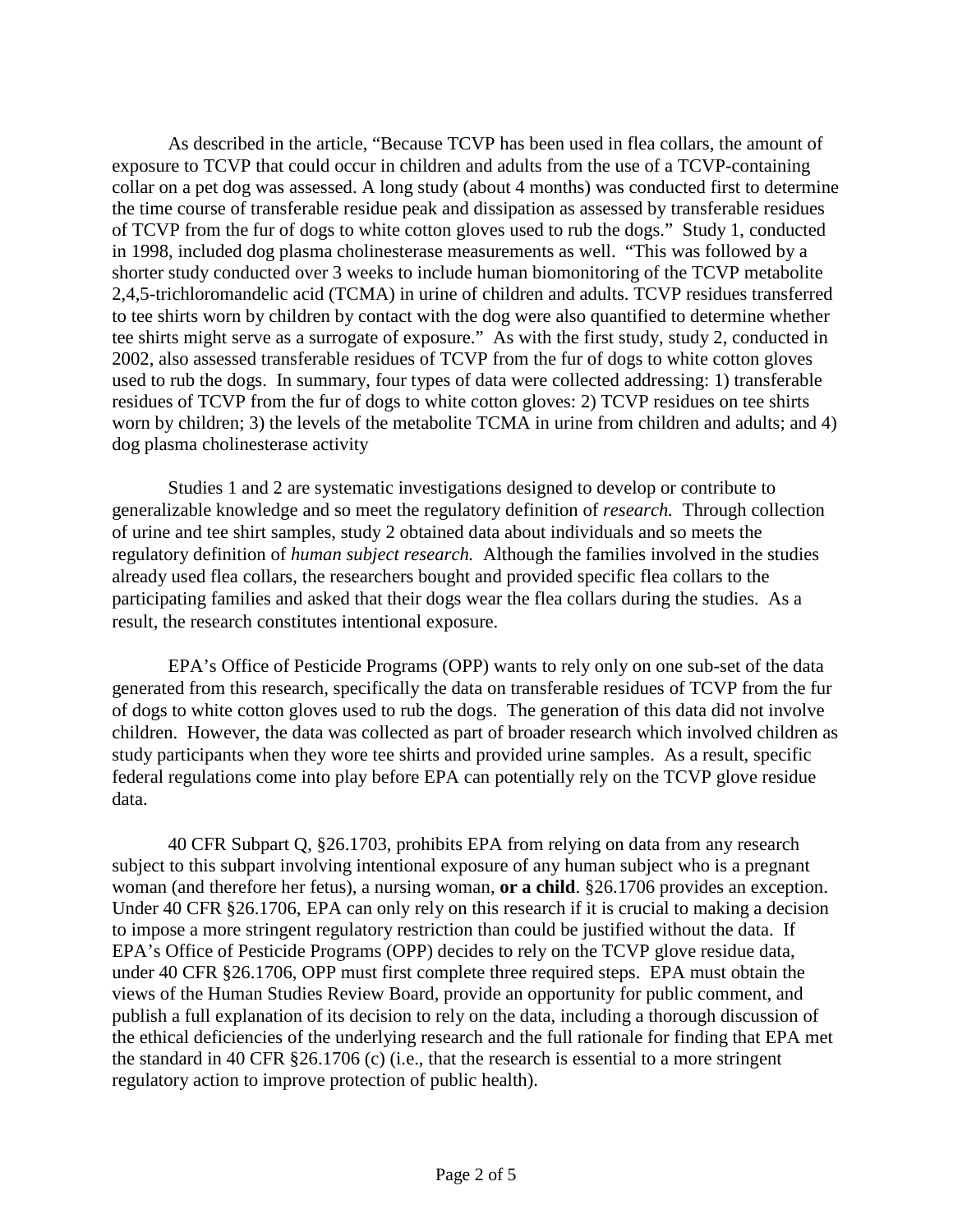As discussed in EPA's science review memo, for purpose of risk assessment, EPA is proposing that the transferable residue data from the Davis study be used to assess the potential from residential post-application exposures to adults (non-cancer and cancer) and children (noncancer only) from actively registered TCVP pet collars. The transferable residue data have been determined to be acceptable for regulatory purposes. As discussed in EPA's ethics review memo, the conduct of studies 1 and 2 was not deficient relative to the ethical standards prevailing at the time the research was conducted. As explained above and in EPA's ethics review memo, consistent with 40 CFR §26.1706, EPA must obtain the views of the Human Studies Review Board (HSRB).

## **Charge Questions**:

Science:

1. Is this research scientifically sound, providing reliable pet fur transferable residue data for use in evaluating potential exposures of adults and children from contact with pets treated with tetrachlorvinphos containing pet collars?

Ethics:

- 1. Does the HSRB have any comments on EPA's determination that the samplers were not human subjects?
- 2. Does the HSRB have any comments on the ethical conduct of the research?

# **Five Completed S.C. Johnson Mosquito Repellent Studies to Support Use of EPA Repellency Awareness Graphic**

EPA would like to discuss with the board five completed studies focused on "Field Testing of S.C. Johnson Personal Mosquito Repellent Products to Support their Use of the EPA Repellency Awareness Graphic." The five studies are all based on the same protocol and are listed in the "documents" section of this memo.

The protocol for this study was approved by the overseeing institutional review board, the Schulman Associates Institutional Review Board (SAIRB), and submitted to EPA in draft form for review. The protocol and EPA's review, dated March 31, 2015, were discussed in a public meeting by the Human Studies Review Board (HSRB) on April 22-23, 2015. Per the final HSRB meeting report, dated June 23, 2014, the HSRB concluded that "the amended protocol, when approved by the SAIRB, should meet all applicable ethical standards for the protection of human subjects of research, and all requirements for documentation of ethical conduct of the research. If this study is determined to be scientifically valid and relevant, there is no regulatory barrier to EPA's reliance on it in actions under FIFRA or Section 408 of FFDAC."

Copies of the five completed studies based on the protocol have been mailed to each HSRB member. The science and ethics review memos for each study are being provided via email to the HSRB.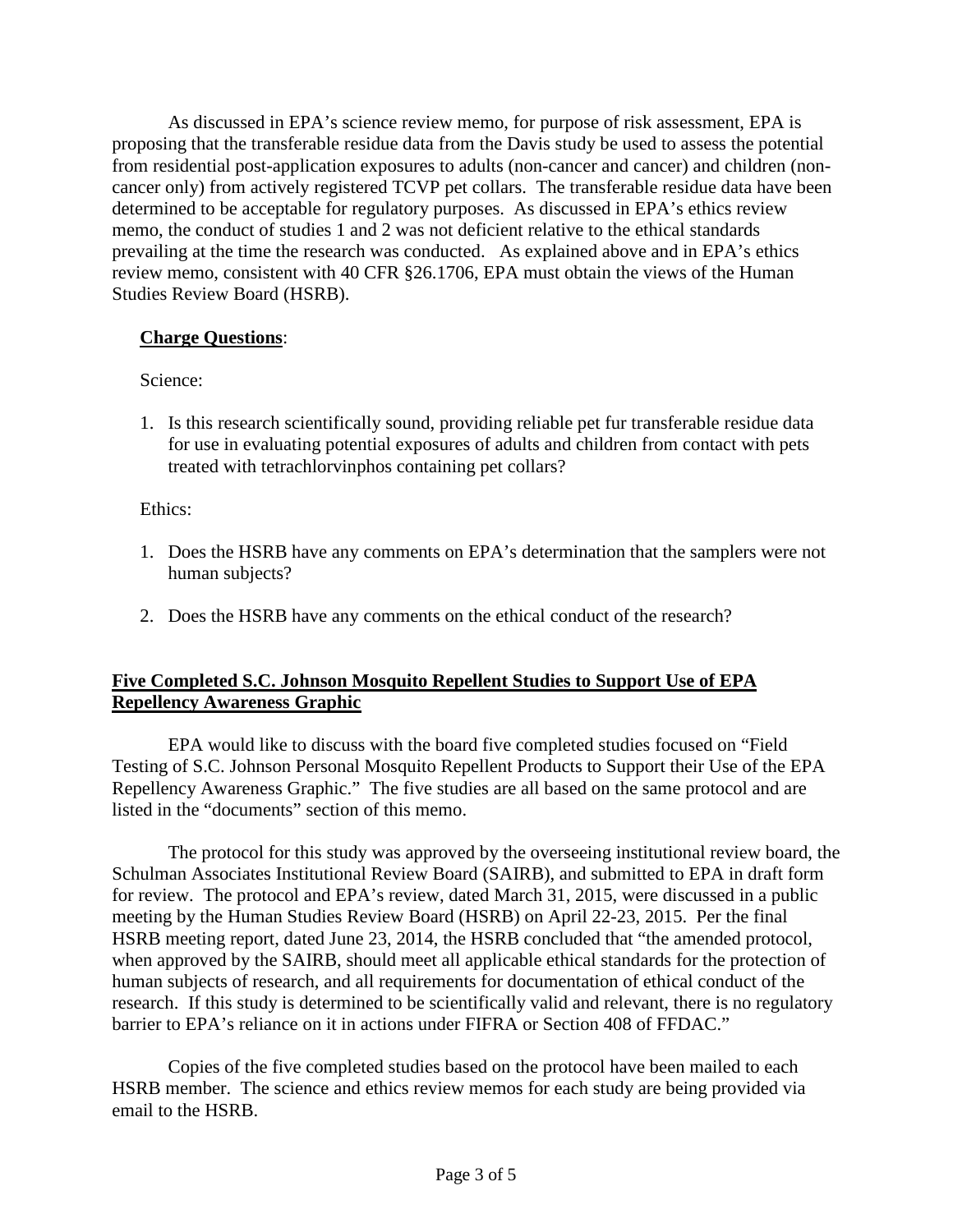The purpose of these studies was to establish the complete protection time (CPT) of specific insect repellent products, previously registered and assessed by EPA, in the field against populations of wild mosquitoes, using human subjects. These data are required to establish the median complete protection time (CPT) against mosquitoes for use in the EPA Repellency Awareness Graphic on pesticide product labels. The studies were conducted in substantial compliance with the applicable requirements of 40 CFR 26, subparts K and L. EPA also has concluded that the studies provide scientific data that are acceptable.

# **Charge Questions Applicable to Each Study:**

Science:

1. Is the study sufficiently sound, from a scientific perspective, to be used to estimate the duration of complete protection against mosquitoes provided by the tested repellent?

Ethics:

2. Does the available information support a determination that the research was conducted in substantial compliance with 40 CFR part 26, subparts K and L?

# **Documents for Review:**

## **TCVP Research Article**

1. Article entitled "Assessing intermittent pesticide exposure from flea control collars containing the organophosphorous insecticide tetrachlorvinphos" by M. Keith Davis, J. Scott Boone, John E. Moran, John W. Tyler, and Janice E. Chambers, from the *Journal of Exposure Science and Environmental Epidemiology* (2008) 18, 564-570. This article is accessible at: <http://www.readcube.com/articles/10.1038%2Fsj.jes.7500647>

OPP is hoping to receive a copyright release from the publisher. If that occurs, EPA can email a copy of the published article to the HSRB members.

- 2. Ethics Review of Davis et al Research on Flea Collars with TCVP. (Attachment 1 to the ethics review is being transmitted to the HSRB as a separate file.)
- 3. Science Review of "Davis et al., 2008. Assessing Intermittent Pesticide Exposure from Flea Control Collars Containing the Organophosphorus Insecticide Tetrachlorvinphos" for HSRB Consideration

## **Mosquito Repellent Studies**

1. Mark 5 Study

Laznicka, E. (2015) Field Testing of S.C. Johnson Personal Mosquito Repellent Products to Support Their Use of the EPA Repellency Awareness Graphic –Project Number 867E1.